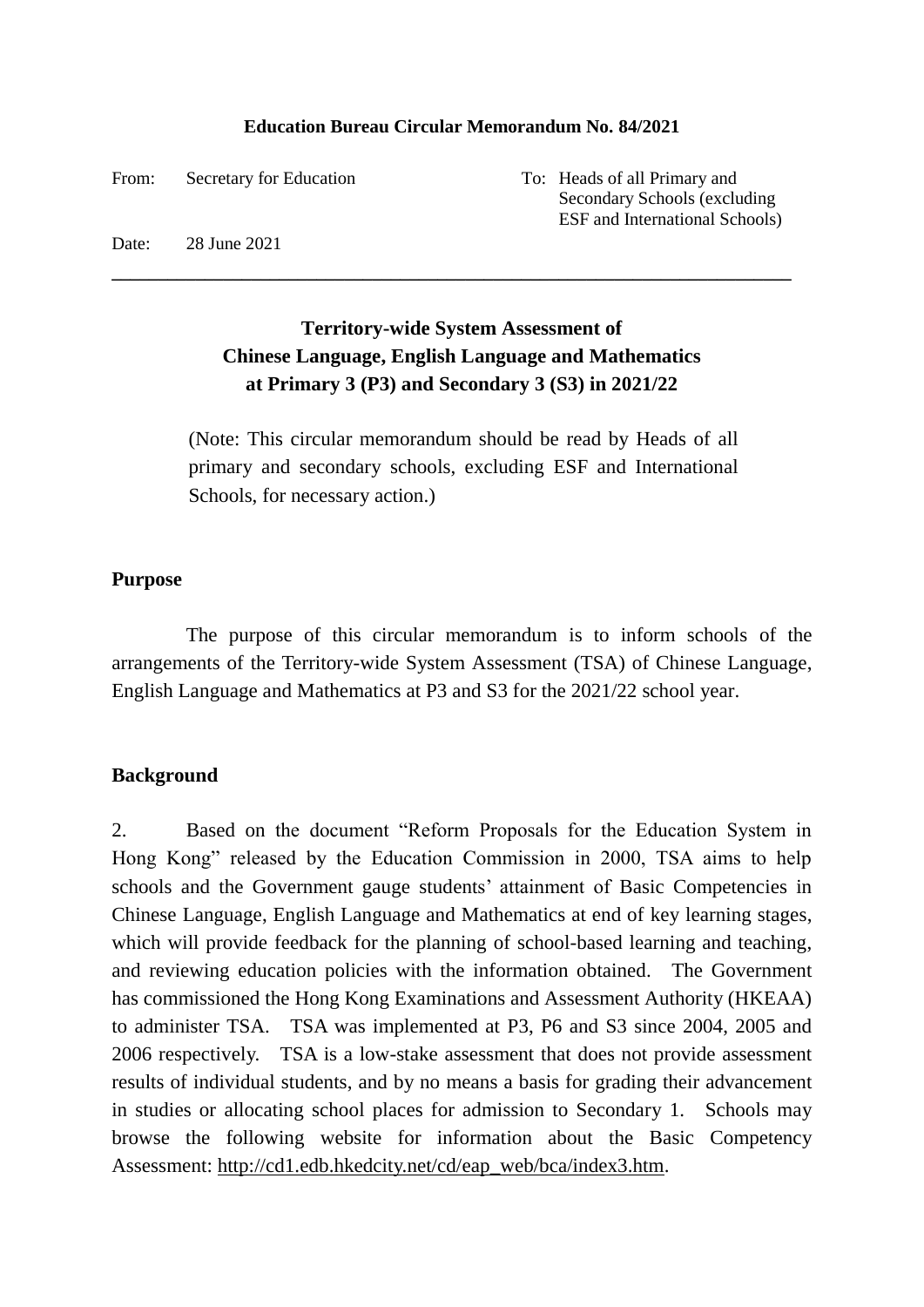3. Since the implementation of TSA, the Education Bureau (EDB) has maintained communication with various stakeholders to learn about its implementation. Among others, to respond to public's concerns about TSA, the Secretary for Education announced in late October 2015 that the Coordinating Committee on Basic Competency Assessment and Assessment Literacy (the Committee) would conduct a comprehensive review of Basic Competency Assessment. The Committee has collected and summed up the views of different stakeholders and experience from schools through various channels and submitted the Report on Review of the Primary 3 Territory-wide System Assessment  $2015-2017<sup>1</sup>$  (Review Report) to the EDB in March 2018.

4. The EDB accepted the Review Report submitted by the Committee, and announced that the feedback at the territory-wide and school levels for P3 TSA will be handled separately in 2018 and afterwards. At the territory-wide level, TSA will be conducted every year on a sampling basis, with around 10% of P3 students sampled from each public sector and Direct Subsidy Scheme school. At the school level, schools which would like all their P3 students to participate in TSA and obtain detailed school reports may approach the HKEAA direct. The HKEAA will issue school reports to schools directly. The EDB will not obtain school reports of individual schools from the HKEAA. Details are set out in EDB Circular Memorandum No. 37/2018.

### **TSA in 2021/22 School Year**

### *Primary 3*

-

5. The Chinese audio-visual (CAV) assessment and speaking assessments for Chinese Language and English Language at P3 will be conducted on a sampling basis on **3 May 2022 (Tuesday) or 4 May 2022 (Wednesday)** (with 6 May 2022 (Friday) as the fallback date). The HKEAA will inform schools nearer the time on which of these two days the speaking assessments will be conducted. Meanwhile, the assessment for Mathematics, and the written assessments for Chinese Language and English Language for P3 will be conducted similarly on a sampling basis on **8 June** 

 $1$  Report on Review of the Primary 3 Territory-wide System Assessment 2015-2017 (March 2018) http://www.edb.gov.hk/attachment/en/curriculum-development/assessment/about-assessment/2015-17-tsa-re port-en.pdf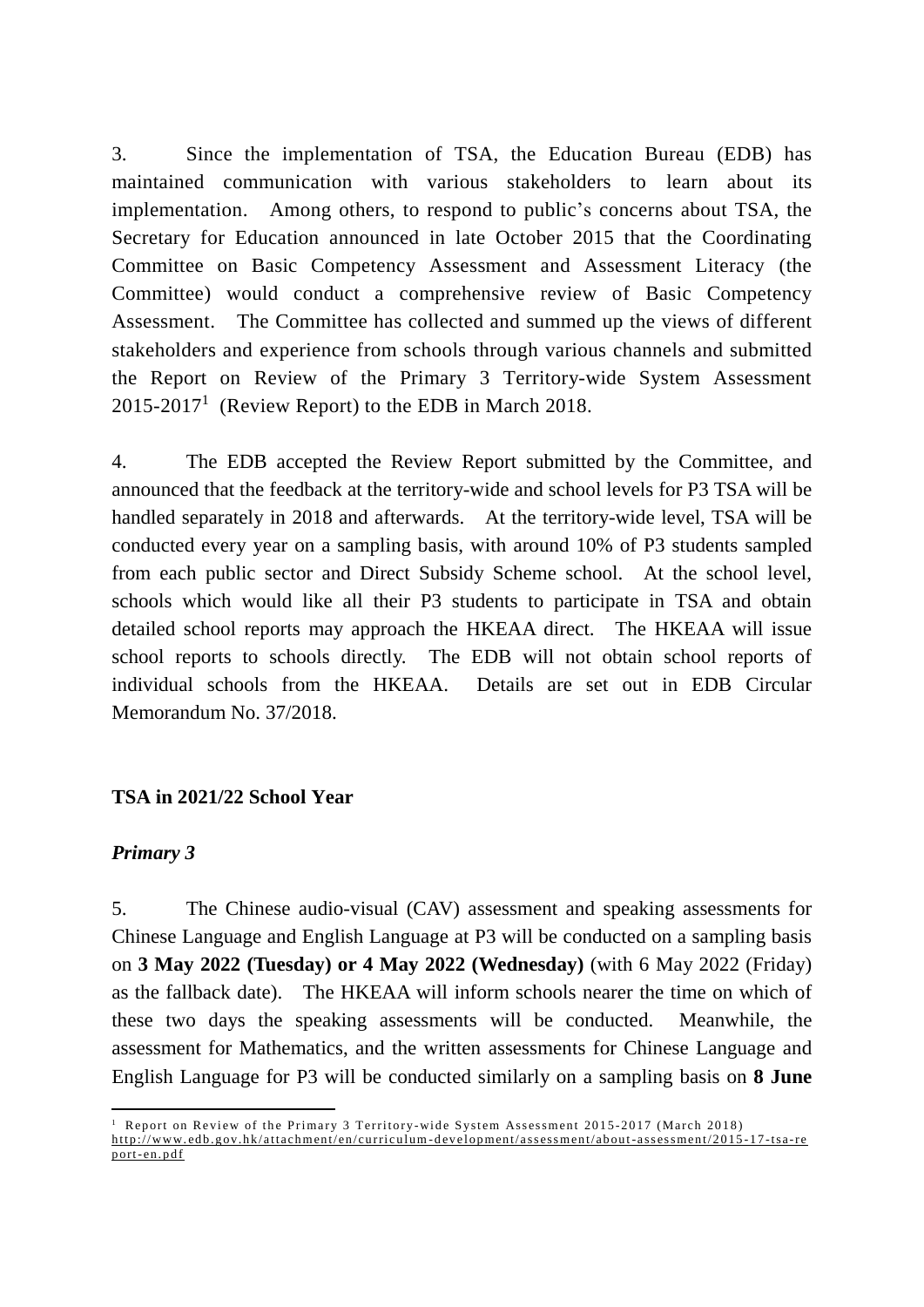**2022 (Wednesday) and 9 June 2022 (Thursday)** (with 13 June 2022 (Monday) as the fallback date). The HKEAA will later issue letters to inform schools the details on arranging sampled or all their P3 students to participate in TSA and the related school reports.

## *Primary 6*

6. Since 2015, the P6 TSA has been conducted in odd-numbered years. Hence, the P6 TSA will be suspended in 2022, but individual schools can still take part in the P6 assessment on a voluntary basis in the year of suspension of the P6 TSA, and make use of the marking and reporting services provided by the HKEAA. As this is not an assessment participated by all P6 students in Hong Kong, the HKEAA will not provide system level data (including the territory-wide performance on sub-papers and individual items). Schools interested in participating please note that the CAV assessment and speaking assessments for Chinese Language and English Language at P6 will be conducted on a sampling basis on **10 May 2022 (Tuesday) or 11 May 2022 (Wednesday)** (with 13 May 2022 (Friday) as the fallback date). The HKEAA will inform schools nearer the time on which of these two days the speaking assessments will be conducted. Meanwhile, the assessment for Mathematics, and the written assessments for Chinese Language and English Language for P6 will be conducted on **8 June 2022 (Wednesday) and 9 June 2022 (Thursday)** (with 13 June 2022 (Monday) as the fallback date).

### *Secondary 3*

7. The speaking assessments for Chinese Language and English Language at S3 will be conducted on a sampling basis on **6 April 2022 (Wednesday) or 7 April 2022 (Thursday)** (with 8 April 2022 (Friday) as the fallback date). The HKEAA will inform schools nearer the time on which one of the two days mentioned will the speaking assessments be conducted. The assessment for Mathematics, and the written assessments for Chinese Language and English Language at S3 will take two days. Schools are requested to reserve **15 June 2022 (Wednesday) and 16 June 2022 (Thursday)** (with 20 June 2022 (Monday) as the fallback date) for administering TSA.

8. The EDB and the HKEAA will take heed of the development of the epidemic and confirm the arrangement of the TSA in the first quarter of 2022 subject to actual situation and needs.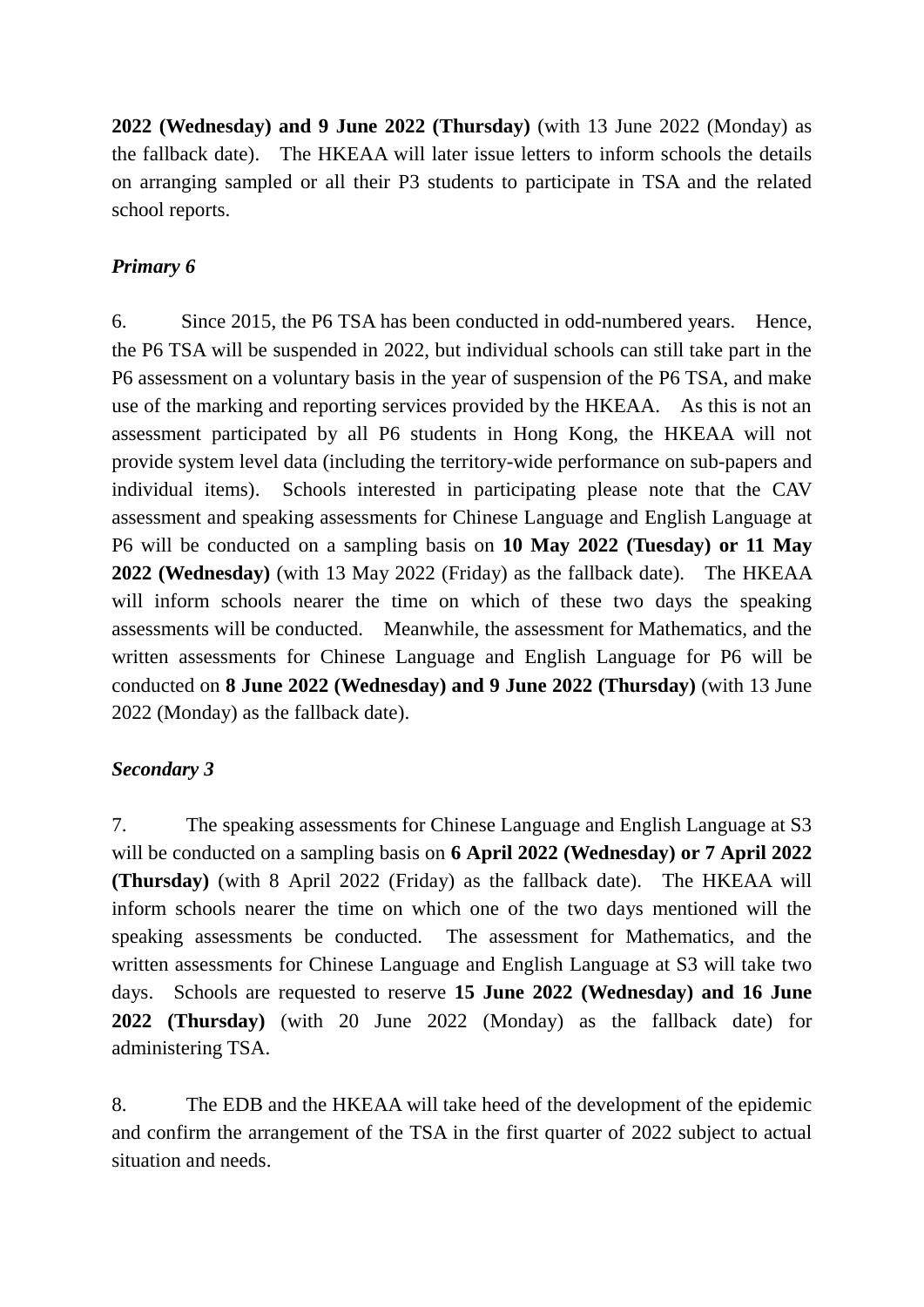### **Participation of students**

9. TSA is a low-stake assessment that provides the Government with not only objective territory-wide data on students' Basic Competencies, but also data on overall student performance in different learning dimensions for schools to provide feedback on learning and teaching. Hence, schools have to arrange all students (including Non-Chinese Speaking (NCS) students and students with special educational needs (SEN)) to participate in P6 and S3 assessments; while all P3 students (including NCS and SEN students) to participate in the sampling arrangement at the territory-wide level, with a view to assisting the Government in collecting data for related research and review of education policies. The HKEAA provides secondary and primary schools with five or more NCS and SEN students taking part in the S3 and P6 assessments with respective reports on the overall performance of relevant students. This measure is also applicable to schools which arrange all their P3 students to participate in TSA and obtain detailed school reports. In addition, the HKEAA provides accommodation measures for NCS and SEN students as needed, and will later advise schools of the details concerned.

### **Enquiries**

10. For enquiries, please contact the following persons:

Enquiry on administration of TSA: Dr Tenny LAM, Head of Education Assessment Services of the HKEAA at 3628 8100

Enquiry on general policy of TSA: Mr Michael YEUNG, Assistant Secretary of the EDB at 2921 8943